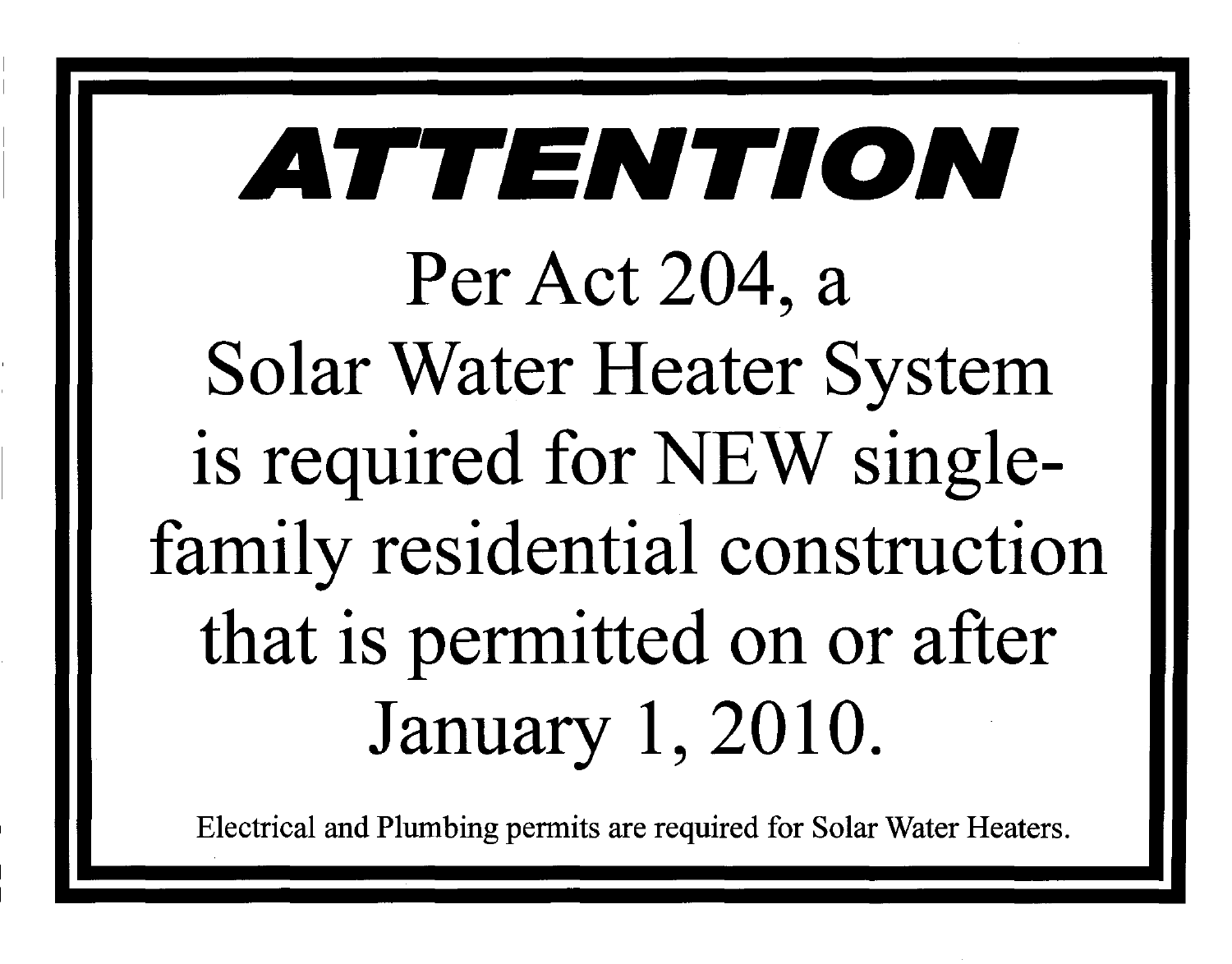

**GOV. MSG. NO. 847-**

#### **EXECUTIVE CHAMBERS**

**HONOl.ULU** 

**LINDA LINGLE GOVERNOR** 

June 26, 2008

The Honorable Colleen Hanabusa, President and Members of the Senate Twenty-Fourth State Legislature State Capitol, Room 409 Honolulu, Hawaii 96813

Dear Madam President and Members of the Senate:

This is to inform you that on June 26, 2008, the following bill was signed into law:

SB644 SD3 HD3 CD1 A BILL FOR AN ACT RELATING TO ENERGY RESOURCES. (ACT 204)

Sincerely,

 $zzz$ 

LINDA LINGEE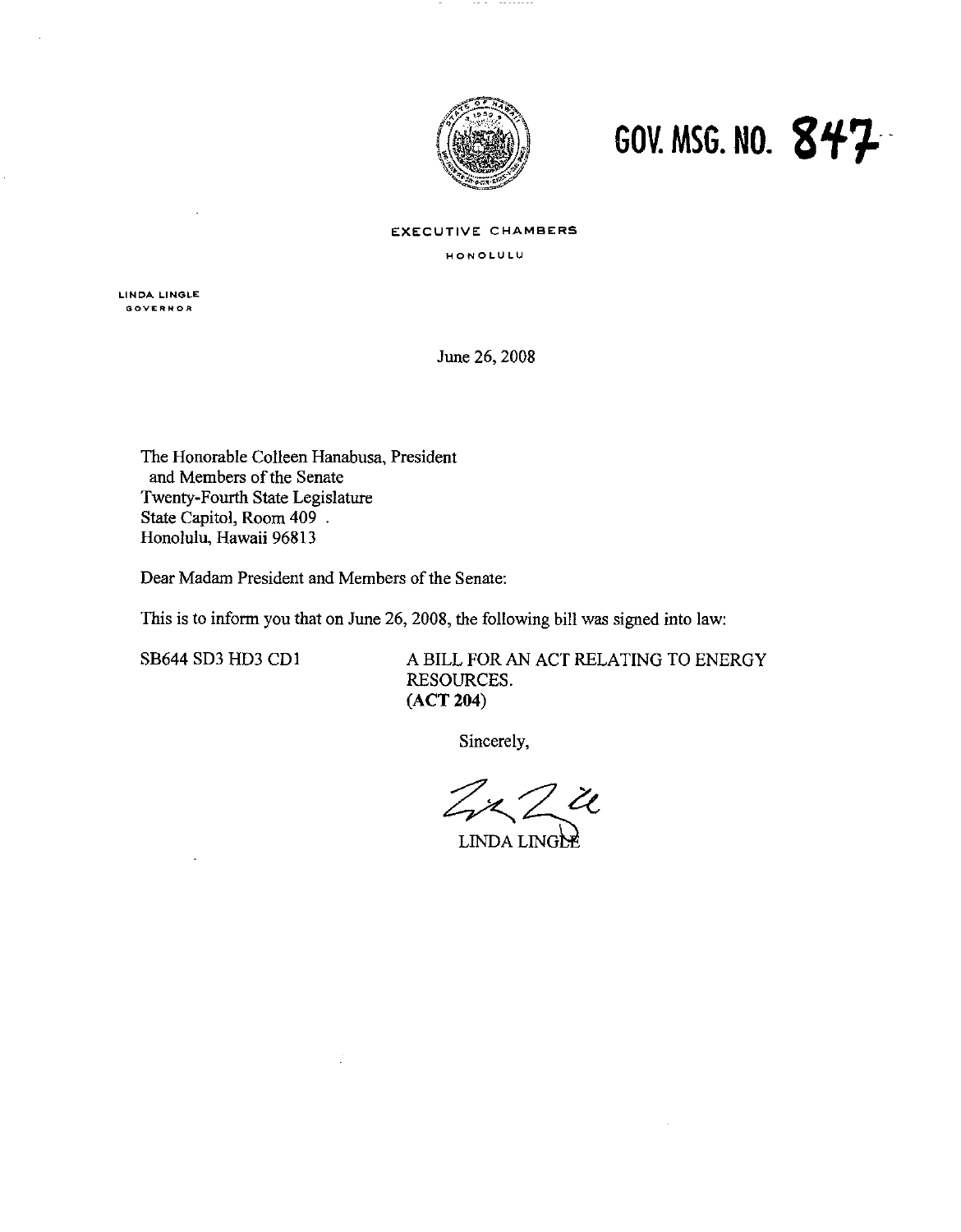THE SENATE TWENTY-FOURTH LEGISLATURE, 2008 STATE OF HAWAII

**ACT 204 S.B. NO. 644** S.D.3 H.D.3 *CD.1* 

### **A BILL FOR AN ACT**

RELATING TO ENERGY RESOURCES.

#### BE IT ENACTED BY THE LEGISLATURE OF THE STATE OF HAWAII:

1 SECTION 1. The legislature finds that Hawaii's economic 2 viability is dependent on the availability of affordable energy 3 pricing. In early 2008, the price of crude oil surpassed the 4 \$100 per barrel mark from the 2007 annual average of \$65 per 5 barrel, burdening Hawaii's residents and businesses with 6 increasingly high electricity and gasoline costs.

7 Recognizing the critical importance of energy to the State, 8 the legislature in 1976 enacted Act 189 establishing state 9 income tax credits to encourage private investment in renewable 10 energy systems among other measures, and these incentives have 11 proven successful, beneficial, and cost effective. The original 12 Act has been amended 11 times, varying credit rates, 13 applicability, and duration, demonstrating that past progress 14 and prior accomplishments in energy sustainability confer no 15 license for complacence. The legislature finds, in fact, fossil 16 fuel imports now account for a greater impact upon Hawaii's 17 economy than at any prior time in the past, substantially

#### SB644 CDI LRB 08-3l12-4.doc 110.JLI TIILIHURUSTI TEKE III JIR GRAI EIH ILIHI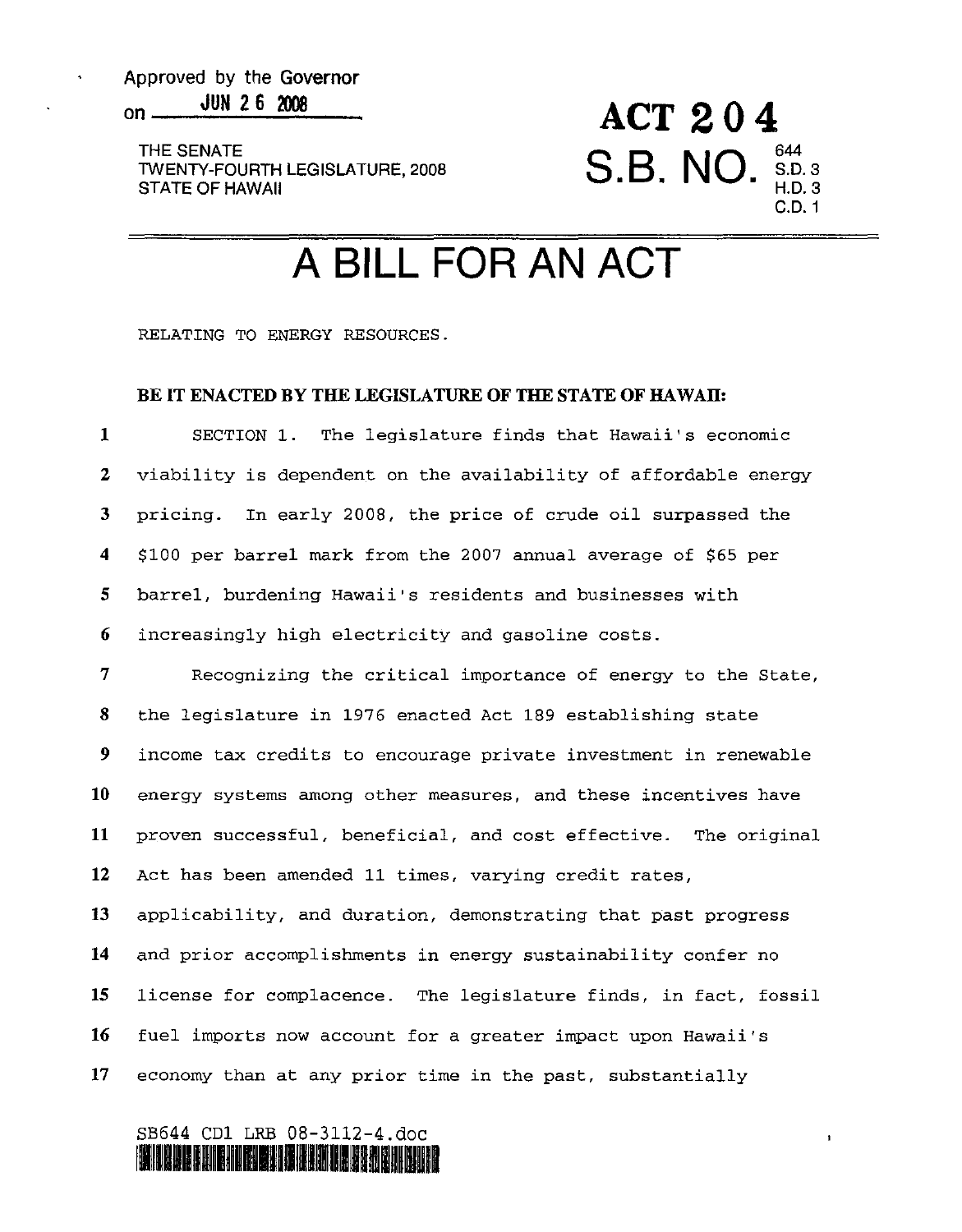Page 2 **S.B. NO.**  $^{644}_{\text{HD}}$ S.D.3 H.D.3 C.D.1

 $\pmb{\mathsf{a}}$ 

1 exceeding that of every other state despite the fact that we are 2 blessed with the greatest number of renewable energy resources 3 in the nation.

4 According to the January 2002 report of the energy-5 efficiency policy task force, in 2001 when oil prices averaged 6 \$23 per barrel, the State of Hawaii refunded an estimated 7 \$2,765,000 to 2,500 solar thermal system purchasers. This 8 spending was estimated to have led to the following economic 9 outcomes:

10 (1 ) Support for 300 jobs each year that the energy 11 conservation income tax credit remained at a 35 per 12 cent level and creation of 64 new jobs for every 2,500 13 new systems installed, a job impact that increased in 14 relation to the number of systems continuously 15 installed; and

16 (2) A return to the State of \$5,200,000 in tax revenues 17 for every 2,500 systems installed over the 25-year 18 life of these systems, a revenue impact that increased 19 in relation to the number of systems continuously 20 installed. For example, if the number of systems 21 installed each year grows to 5,000, it was predicted 22 that \$10,400,000 in tax revenue would be generated

SB644 eDl LRB 08-3ll2-4.doc Illn ••• lmIImml~IIIIIIIIIII~ •• 11111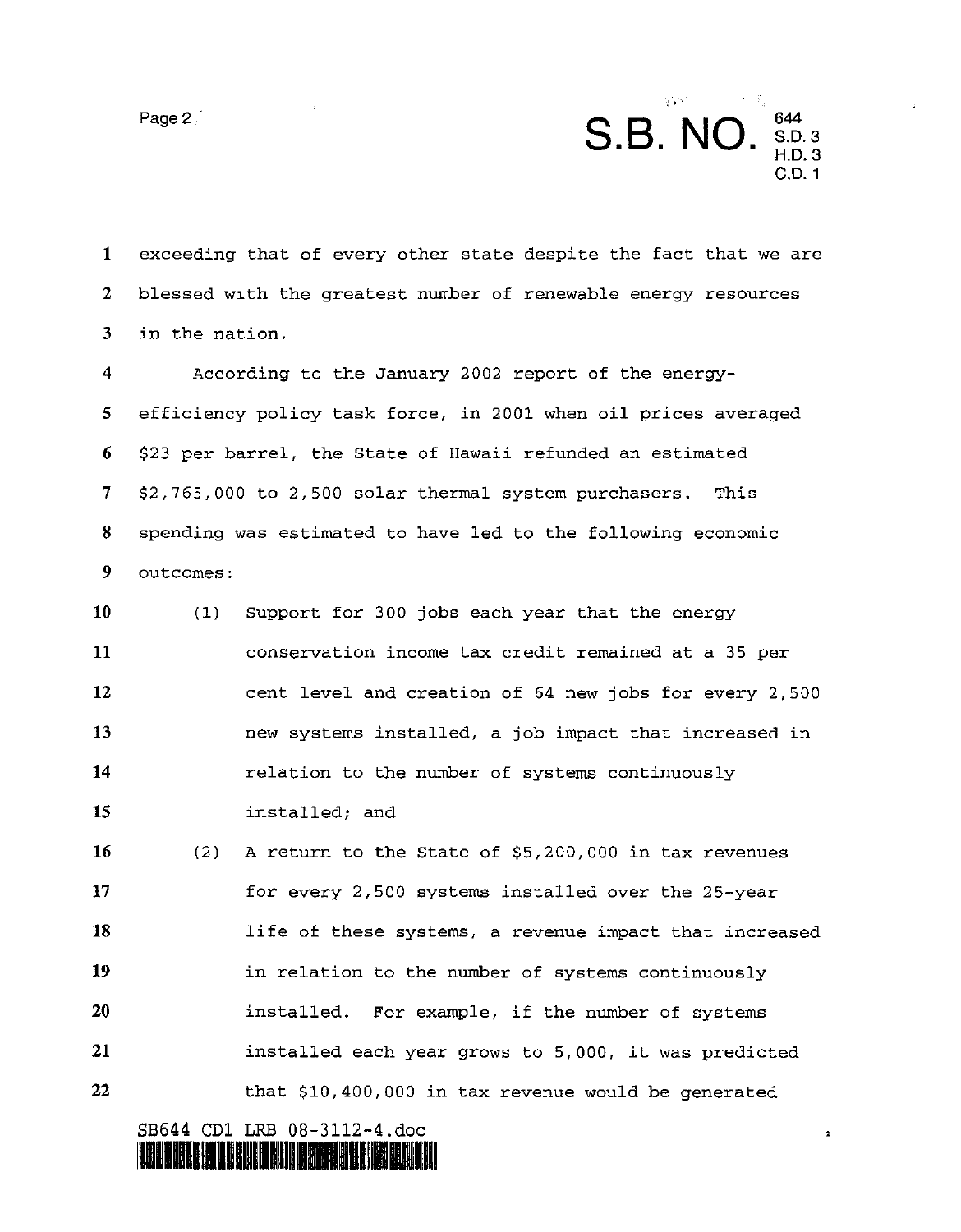Page 3 **S.B. NO.**  ${}^{644}_{8.0}$ S.D. 3 H.D.3 C.D.1

 $\mathbf{I}$ 

1 over the life of these systems at current tax 2 incentive levels. 3 However, the legislature finds that, with crude oil prices 4 rising from \$65 to over \$100 per barrel in less than one year 5 and with no relief under the State's direct control and 6 jeopardizing the State's economic viability, the State must 7 seriously consider requiring the installation of solar water 8 heater systems in all new single-family dwellings constructed 9 after December 31, 2009, to accelerate the installation of this **<sup>10</sup>**type of energy saving device to benefit the owners and renters **<sup>11</sup>**of newly constructed homes. A government mandate of this **<sup>12</sup>**technology in new home construction effectively shifts from **13** government investment in this technology via tax credits to a 14 required investment by the private sector that will result in **<sup>15</sup>**greater benefit to the public at large through the prudent **<sup>16</sup>**investment in this type of renewable energy saving device.

The legislature finds that a conventional electric water tank accounts for 30 to 35 per cent of a home's electric bill. It is estimated that the savings from a home's electricity bill through the installation of a solar water heater system could result in the system being paid off in eight to ten years without a state tax incentive. If oil prices continue to rise,

#### SB644 CDl LRB 08-3ll2-4.doc IUEIDEN IULUU U LUBI PAI 1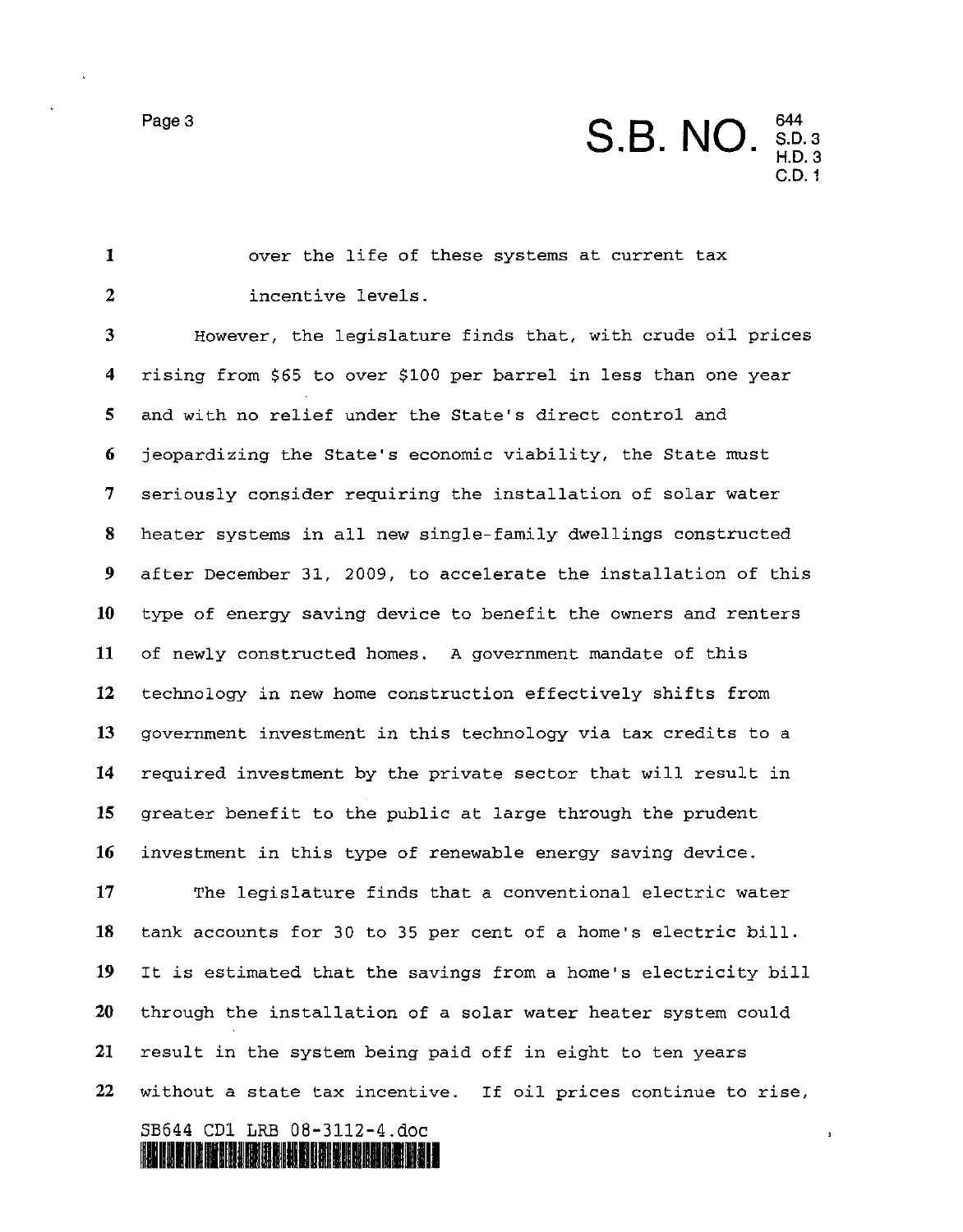

1 it is possible that energy savings may pay for the system even 2 sooner. Furthermore, if the expense of the installation of a 3 solar water heater system is included in the mortgage of a new 4 home, given the high and unpredictable cost of oil, the savings 5 from the lowered electricity costs may exceed the additional 6 monthly payments for the solar water heater system, which itself 7 has the added benefit of being an allowable tax deductible 8 expense that may also be eligible for a federal renewable energy 9 tax credit. Therefore, the legislature finds that with a solar 10 water heater system mandate, and with a properly sized and 11 installed solar water heater system, a household can increase 12 its disposable income through this type of prudent, energy 13 saving investment.

14 The legislature further finds that the favorable impact of 15 this policy on the environment is undeniable. In 2006, there 16 were 5,700 new residences constructed; assuming that the number 17 of new single-homes constructed remains approximately the same, 18 this would amount to over 10,260 tons of greenhouse gas 19 emissions avoided per year.

20 The legislature recognizes and finds that the 21 discontinuation of the tax credit for installation of solar 22 energy water heating devices for homes with building permits SB644 CDl LRB OB-3ll2-4,doc 1914) Italia 1. juuni 111 ja 112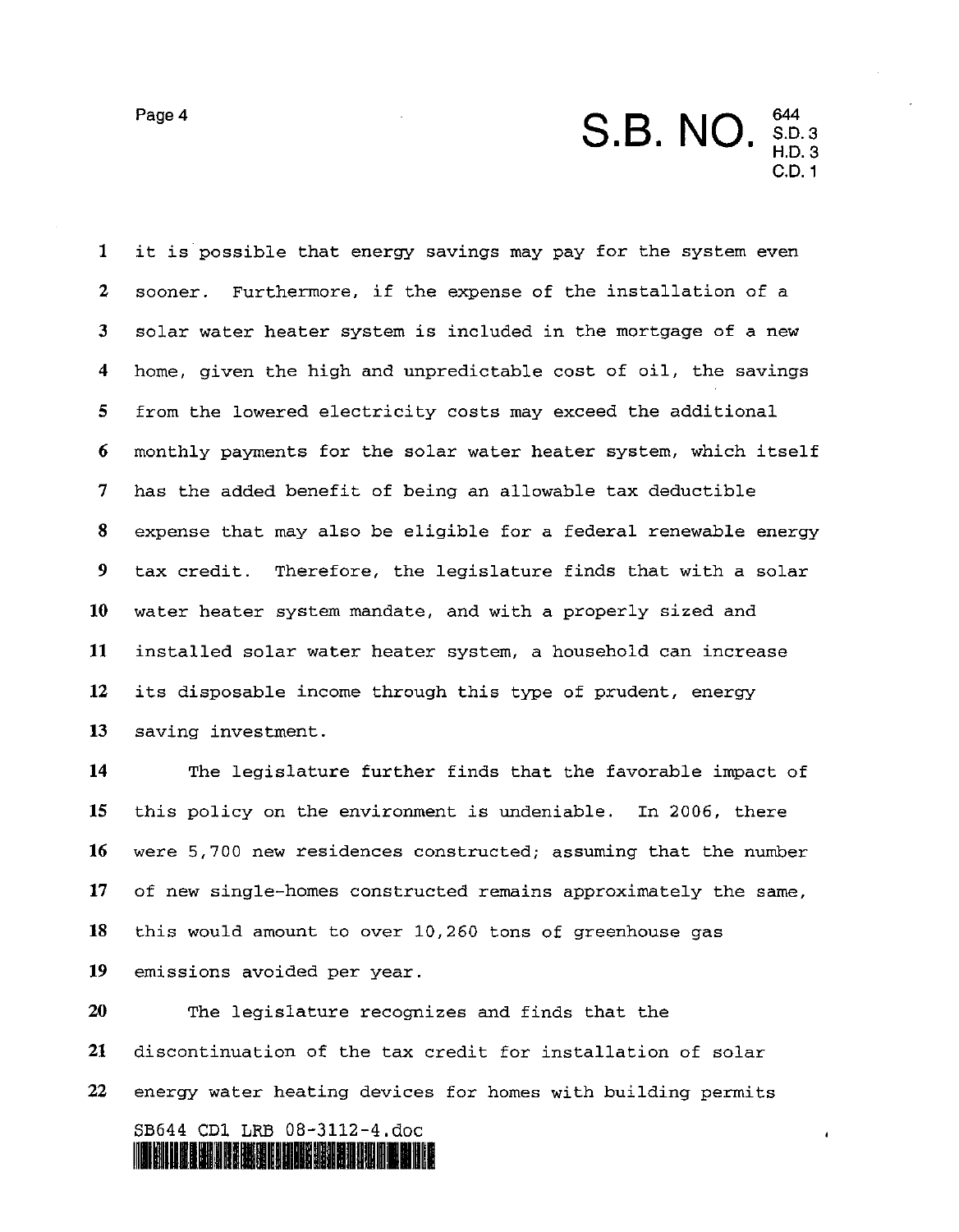Page 5<br> **S.B. NO.**  ${}^{644}_{8.0}$ S.D.3 H.D.3 C.D.1

ś

1 issued prior to January 1, 2010, would remove an important 2 financial incentive for the installation of these devices where 3 the upfront cost, when not rolled into a mortgage, may be cost 4 prohibitive. The availability of the tax credit, in this 5 situation, has proven to be beneficial to the occupant of the 6 home where the device is installed and also has provided a 7 positive revenue impact to the State. Furthermore, the 8 legislature has provided a mechanism for the establishment of 9 other demand side incentives and benefits through the public **<sup>10</sup>**benefits fund under part VII, chapter 269, Hawaii Revised **<sup>11</sup>**Statutes. The legislature is confident that the transition **12** provisions established in section 269-124, Hawaii Revised 13 Statutes, will facilitate the provision of suitable demand-side **14** management and energy-efficiency programs for energy consumers. **<sup>15</sup>**Accordingly, the purpose of this Act is to increase the use

**16** of renewable energy to protect our environment, reduce **17** pollution, make housing more affordable, and enhance Hawaii's **18** local economy by:

**<sup>19</sup>**(1) Requiring the installation of solar water heater **20** systems, comparable renewable energy systems, or **<sup>21</sup>**demand gas water heaters in all new residential

#### SB644 CDl LRB 08-3l12-4.doc 11.~lllallli!III.~.IIIIIIUU~IIIIIIUII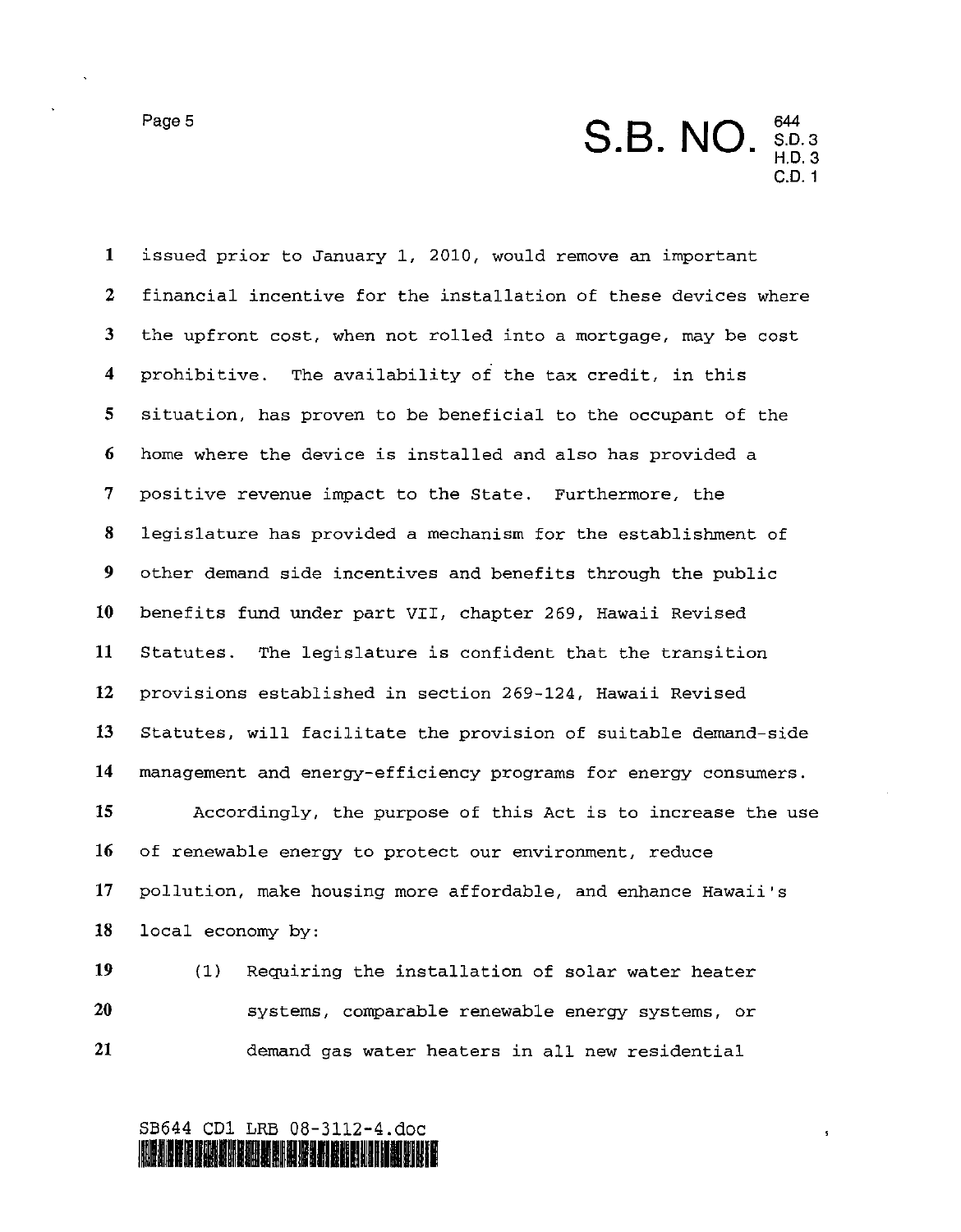Page 6

1

2

|                                                   | S.B. NO. S.D.3 | C.D. 1 |
|---------------------------------------------------|----------------|--------|
| development projects constructed after January 1, |                |        |
| $2010;$ and                                       |                |        |

 $\ddot{\bullet}$ 

3 4 5 6 7 (2) Restricting the solar thermal energy system tax credit available for single-family residential properties to those properties for which building permits were issued prior to January 1, 2010. SECTION 2. Chapter 196, Hawaii Revised Statutes, is 8 amended by adding a new section to be appropriately designated 9 and to read as follows: **10 "5196- Solar water heater system required for new**  11 single-family residential construction. (a) On or after **12** January 1, 2010, no building permit shall be issued for a **13** single-family dwelling that does not include a solar water **14** heater system that meets' the standards established pursuant to **15** section 269- , .unless the energy resources coordinator

**<sup>16</sup>**approves a variance. A variance shall only be approved if an

**<sup>17</sup>**architect or engineer licensed under chapter 464 attests that:

18 (1) Installation is impracticable due to poor solar

**19 resource;** 

- <sup>20</sup>~ Installation is cost-prohibitive based upon a life
- **21** cycle cost-benefit analysis that incorporates the
- **<sup>22</sup>**average residential utility bill and the cost of the

SB644 CDI LRB 08-3112-4.doc

IIIB •• IIIIDlnllll~IIII.lllmlllil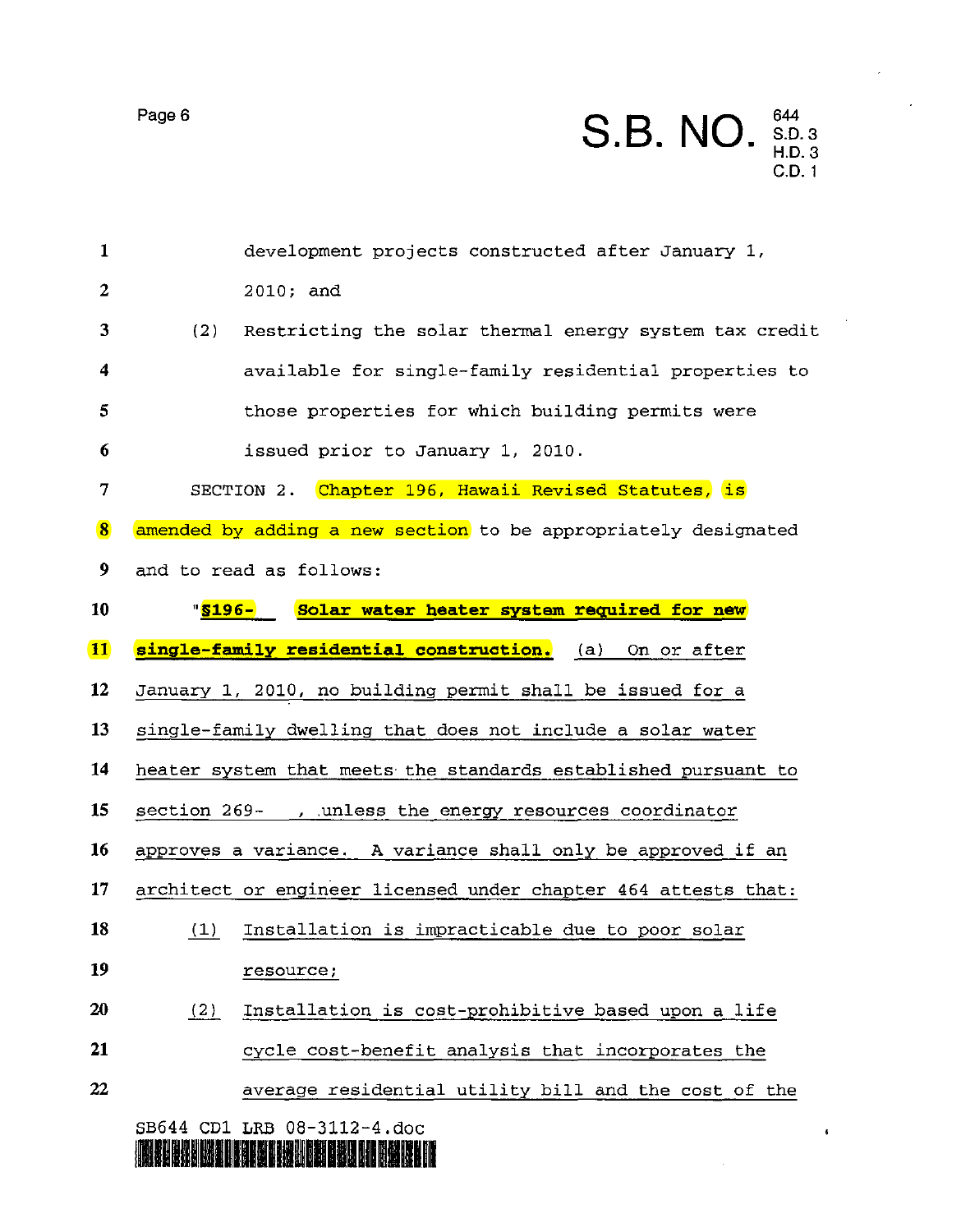$\lambda$ 

 $\ddot{\phantom{0}}$ 

Page 7 **S.B. NO.**  ${}^{644}_{\text{H.D.3}}$ H.D.3  $C.D.1$ 

| $\mathbf{1}$     |                                                                  | new solar water heater system with a life cycle that             |  |  |
|------------------|------------------------------------------------------------------|------------------------------------------------------------------|--|--|
| $\boldsymbol{2}$ |                                                                  | does not exceed fifteen years;                                   |  |  |
| 3                | (3)                                                              | A substitute renewable energy technology system, as              |  |  |
| 4                |                                                                  | defined in section 235-12.5, is used as the primary              |  |  |
| 5                |                                                                  | energy source for heating water; or                              |  |  |
| 6                | (4)                                                              | A demand water heater device approved by Underwriters            |  |  |
| 7                |                                                                  | Laboratories, Inc., is installed; provided that at               |  |  |
| 8                |                                                                  | least one other gas appliance is installed in the                |  |  |
| 9                |                                                                  | dwelling. For the purposes of this paragraph, "demand            |  |  |
| 10               |                                                                  | water heater" means a gas-tankless instantaneous water           |  |  |
| 11               |                                                                  | heater that provides hot water only as it is needed.             |  |  |
| 12               | (b)                                                              | A request for a variance shall be submitted to the               |  |  |
| 13               |                                                                  | energy resources coordinator on an application prescribed by the |  |  |
| 14               | energy resources coordinator and shall include, but not be       |                                                                  |  |  |
| 15               | limited to, a description of the location of the property and    |                                                                  |  |  |
| 16               | justification for the approval of a variance using the criteria  |                                                                  |  |  |
| 17               | established in subsection (a). A variance shall be deemed        |                                                                  |  |  |
| 18               | approved if not denied within thirty working days after receipt  |                                                                  |  |  |
| 19               | of the variance application.                                     |                                                                  |  |  |
| 20               | (C)                                                              | Nothing in this section shall preclude any county from           |  |  |
| 21               | establishing procedures and standards required to implement this |                                                                  |  |  |
| 22               | section.                                                         |                                                                  |  |  |
|                  |                                                                  | SB644 CD1 LRB 08-3112-4.doc<br><b>TERRIAL BAT</b>                |  |  |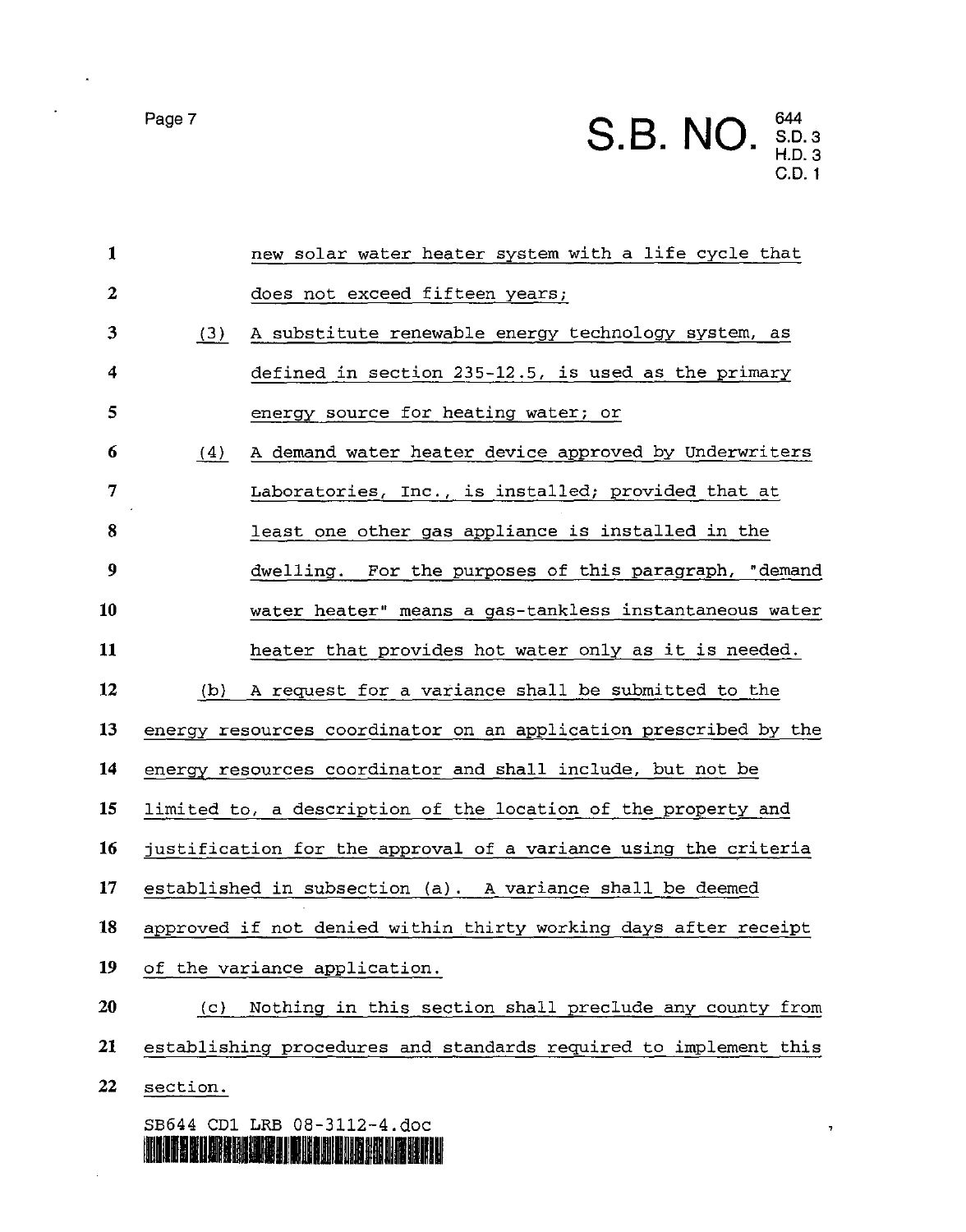Page 8 **S.B. NO.** S.D. 3 H.D.3 C.D.1

 $\mathbf{r}$ 

 $\blacksquare$ 

| $\mathbf{1}$     | Nothing in this section shall preclude participation<br>(d)      |
|------------------|------------------------------------------------------------------|
| $\boldsymbol{2}$ | in any utility demand-side management program or public benefits |
| 3                | fund under part VII of chapter 269."                             |
| 4                | SECTION 3. Chapter 269, Hawaii Revised Statutes, is              |
| 5                | amended by adding a new section to be appropriately designated   |
| 6                | and to read as follows:                                          |
| 7                | "\$269- Solar water heater system standards. Not later           |
| 8                | than July 1, 2009, or as soon as reasonably practicable, the     |
| 9                | public utilities commission shall adopt or establish by rule,    |
| 10               | tariff, or order, standards for solar water heater systems to    |
| 11               | include, but not be limited to, specifications for the           |
| 12               | performance, materials, components, durability, longevity,       |
| 13               | proper sizing, installation, and quality to promote the          |
| 14               | objectives of section 269-124."                                  |
| 15               | SECTION 4. Section 235-12.5, Hawaii Revised Statutes, is         |
| 16               | amended to read as follows:                                      |
| 17               | "\$235-12.5 Renewable energy technologies; income tax            |
| 18               | credit. (a) When the requirements of subsection (c) are met,     |
| 19               | each individual or corporate taxpayer that files an individual   |
| 20               | or corporate net income tax return for a taxable year may claim  |
| 21               | a tax credit under this section against the Hawaii state         |
| 22               | individual or corporate net income tax. The tax credit may be    |
|                  | SB644 CD1 LRB 08-3112-4.doc                                      |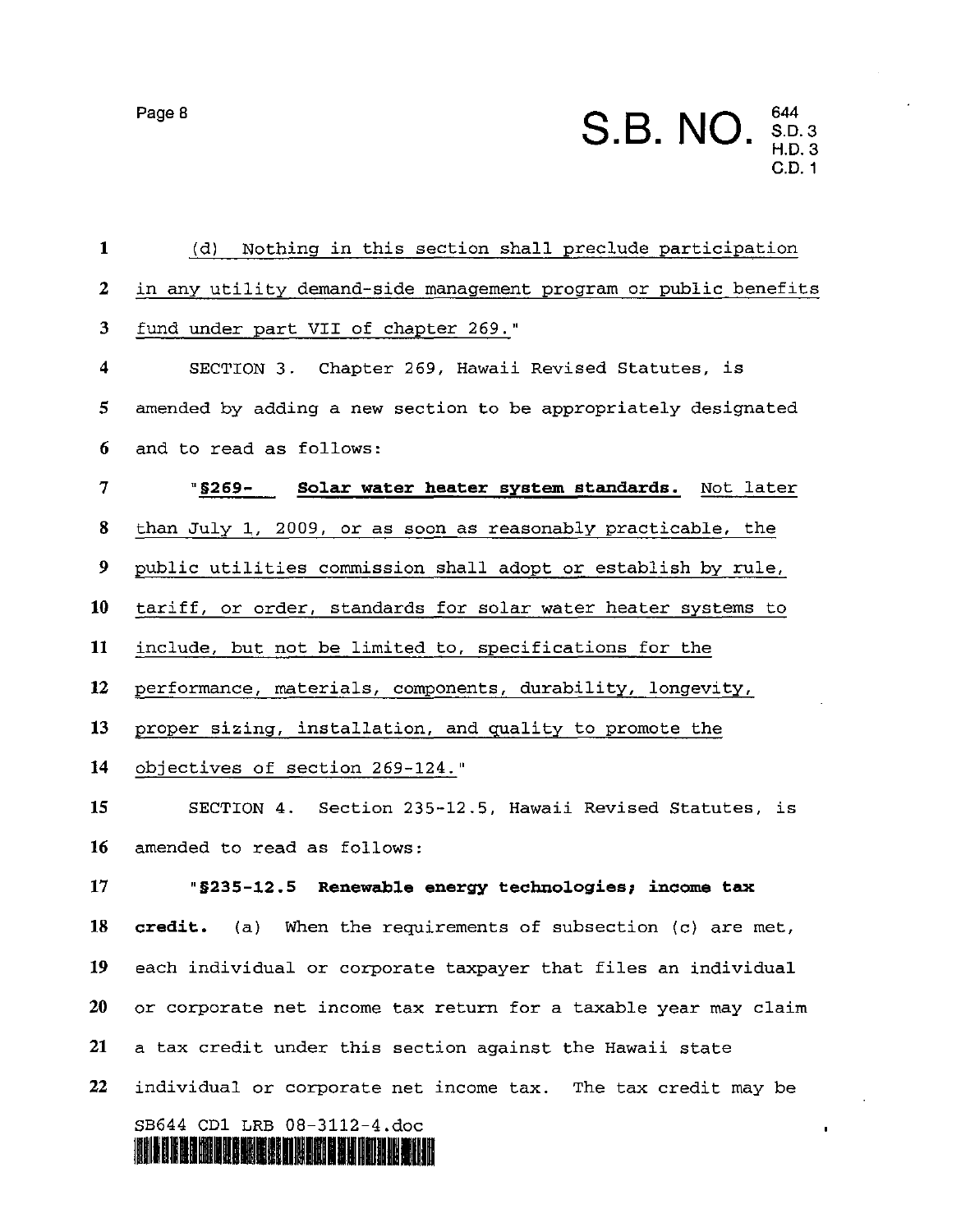$\cdot$ 

 $\ddot{\phantom{0}}$ 

**Page 9 S.B. NO.** S.D. 3 H.D.3 C.D.1

 $\pmb{g}$ 

| $\mathbf{1}$            |                                                             |     | claimed for every eligible renewable energy technology system |
|-------------------------|-------------------------------------------------------------|-----|---------------------------------------------------------------|
| $\boldsymbol{2}$        | that is installed and placed in service in the State by a   |     |                                                               |
| 3                       | taxpayer during the taxable year. This credit shall be      |     |                                                               |
| $\overline{\mathbf{4}}$ |                                                             |     | available for systems installed and placed in service in the  |
| 5                       | State after June 30, 2003. The tax credit may be claimed as |     |                                                               |
| 6                       | follows:                                                    |     |                                                               |
| $\overline{7}$          | (1)                                                         |     | Solar thermal energy systems for:                             |
| 8                       |                                                             | (A) | Single-family residential property[+] for which a             |
| 9                       |                                                             |     | building permit was issued prior to January 1,                |
| 10                      |                                                             |     | 2010: thirty-five per cent of the actual cost or              |
| 11                      |                                                             |     | \$2,250, whichever is less;                                   |
| 12                      |                                                             | (B) | Multi-family residential property: thirty-five                |
| 13                      |                                                             |     | per cent of the actual cost or \$350 per unit,                |
| 14                      |                                                             |     | whichever is less; and                                        |
| 15                      |                                                             | (C) | Commercial property: thirty-five per cent of the              |
| 16                      |                                                             |     | actual cost or \$250,000, whichever is less;                  |
| 17                      | (2)                                                         |     | Wind-powered energy systems for:                              |
| 18                      |                                                             | (A) | Single-family residential property: twenty per                |
| 19                      |                                                             |     | cent of the actual cost or \$1,500, whichever is              |
| 20                      |                                                             |     | less;                                                         |

#### SE644 CDl LRB 08-3112-4.doc 1IIIBBIIIIIIIII~IIIIIIUlllnmIIHII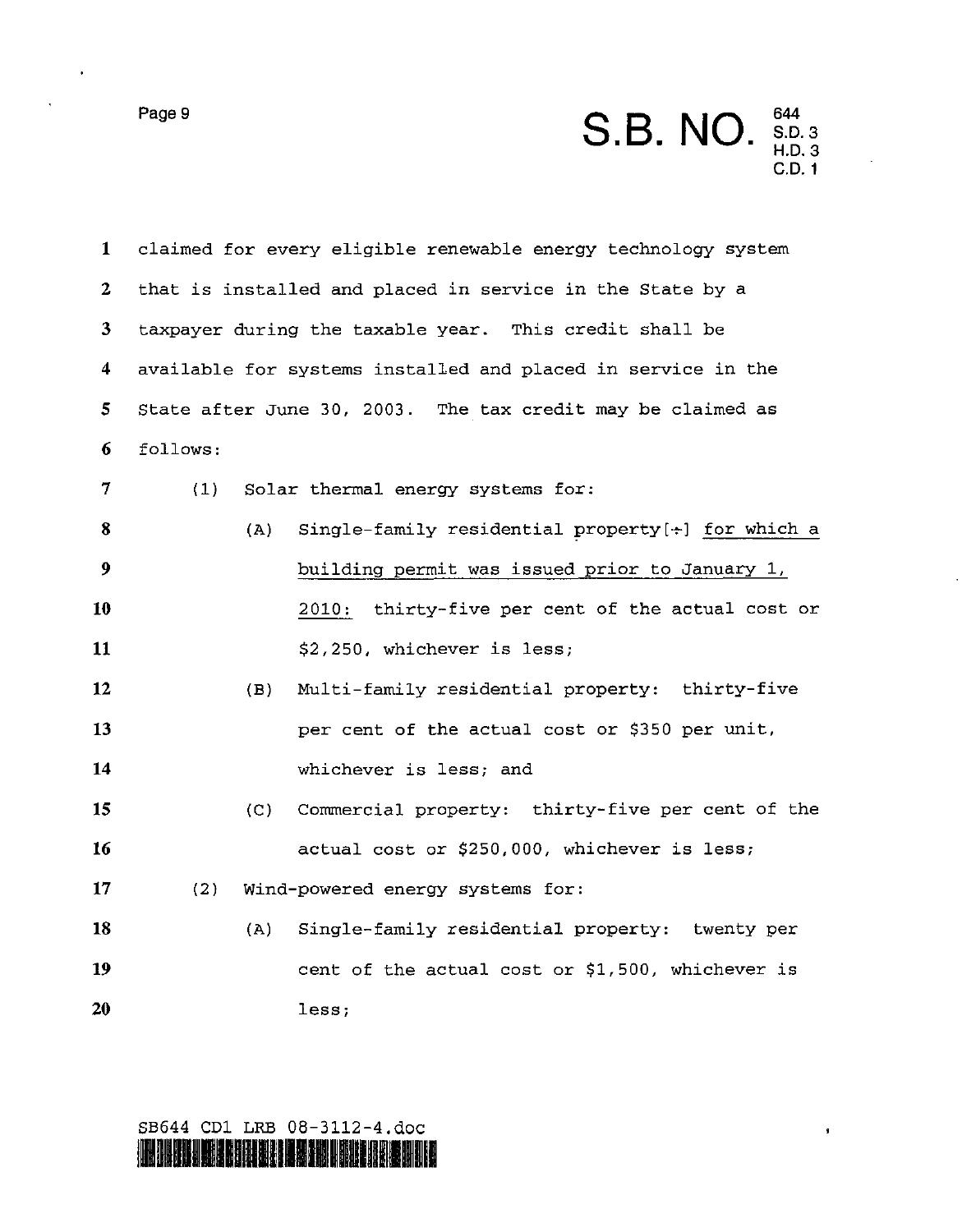Page 10

 $\bar{z}$ 

**S.B. NO.** S.D. 3 H.D.3

C.D.1

| $\mathbf{1}$    | (B)                         | Multi-family residential property: twenty per                    |
|-----------------|-----------------------------|------------------------------------------------------------------|
| 2               |                             | cent of the actual cost or \$200 per unit,                       |
| 3               |                             | whichever is less; and                                           |
| 4               | (C)                         | Commercial property: twenty per cent of the                      |
| 5               |                             | actual cost or \$500,000, whichever is less; and                 |
| 6               | (3)                         | Photovoltaic energy systems for:                                 |
| 7               | (A)                         | Single-family residential property: thirty-five                  |
| 8               |                             | per cent of the actual cost or \$5,000, whichever                |
| 9               |                             | is less;                                                         |
| 10              | (B)                         | Multi-family residential property: thirty-five                   |
| 11              |                             | per cent of the actual cost or \$350 per unit,                   |
| 12              |                             | whichever is less: and                                           |
| 13              | (C)                         | Commercial property: thirty-five per cent of the                 |
| 14              |                             | actual cost or \$500,000, whichever is less;                     |
| 15              |                             | provided that multiple owners of a single system shall be        |
| 16              |                             | entitled to a single tax credit; and provided further that the   |
| 17 <sub>1</sub> |                             | tax credit shall be apportioned between the owners in proportion |
| 18              |                             | to their contribution to the cost of the system.                 |
| 19              |                             | In the case of a partnership, S corporation, estate, or          |
| 20              |                             | trust, the tax credit allowable is for every eligible renewable  |
| 21              |                             | energy technology system that is installed and placed in service |
| 22              |                             | in the State by the entity. The cost upon which the tax credit   |
|                 | SB644 CD1 LRB 08-3112-4.doc | 10<br><u>. A sleedi je za na razle na zna</u>                    |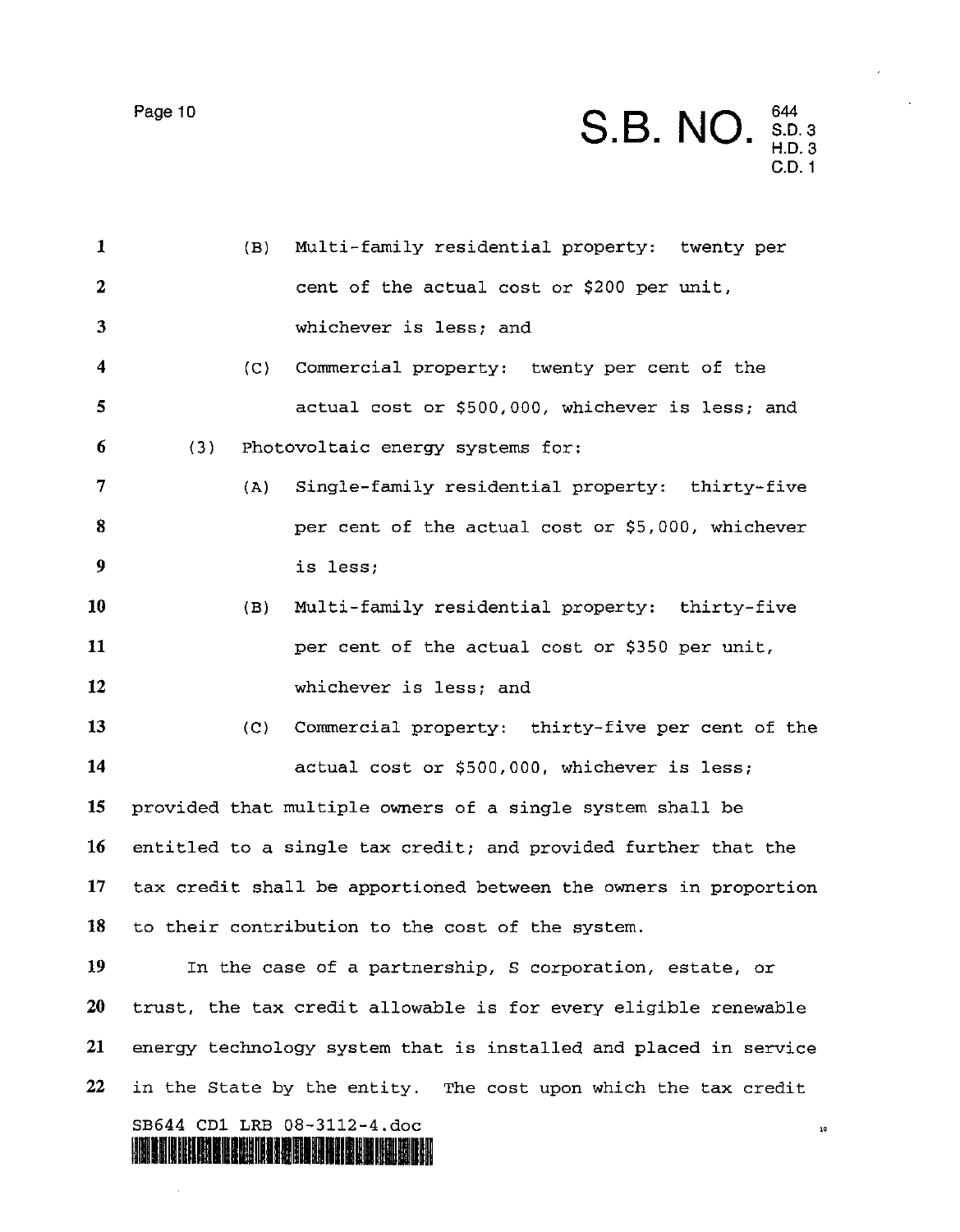Page 11 **S.B. NO. 644**  S.D.3 H.D.3 C.D.1

u

1 is computed shall be determined at the entity level. 2 Distribution and share of credit shall be determined pursuant to 3 section 235-110.7 (a) .

<sup>4</sup>(b) For the purposes of this section:

5 "Actual cost" means costs related to the renewable energy 6 technology systems under subsection (a), including accessories 7 and installation, but not including the cost of consumer 8 incentive premiums unrelated to the operation of the system or 9 offered with the sale of the system and costs for which another 10 credit is claimed under this chapter.

"Renewable energy technology system" means a new system that captures and converts a renewable source of energy, such as wind, heat (solar thermal), or light (photovoltaic) from the sun **14** into:

**15** (1) A usable source of thermal or mechanical energy;

**<sup>16</sup>**(2) Electricity; or

**17** (3) Fuel.

"Solar or wind energy system" means any identifiable facility, equipment, apparatus, or the like that converts insolation or wind energy to useful thermal or electrical energy for heating, cooling, or reducing the use of other types of energy that are dependent upon fossil fuel for their generation.

#### SB644 CDl LRB 08-3112-4.doc III vaara valit oli suralassa suu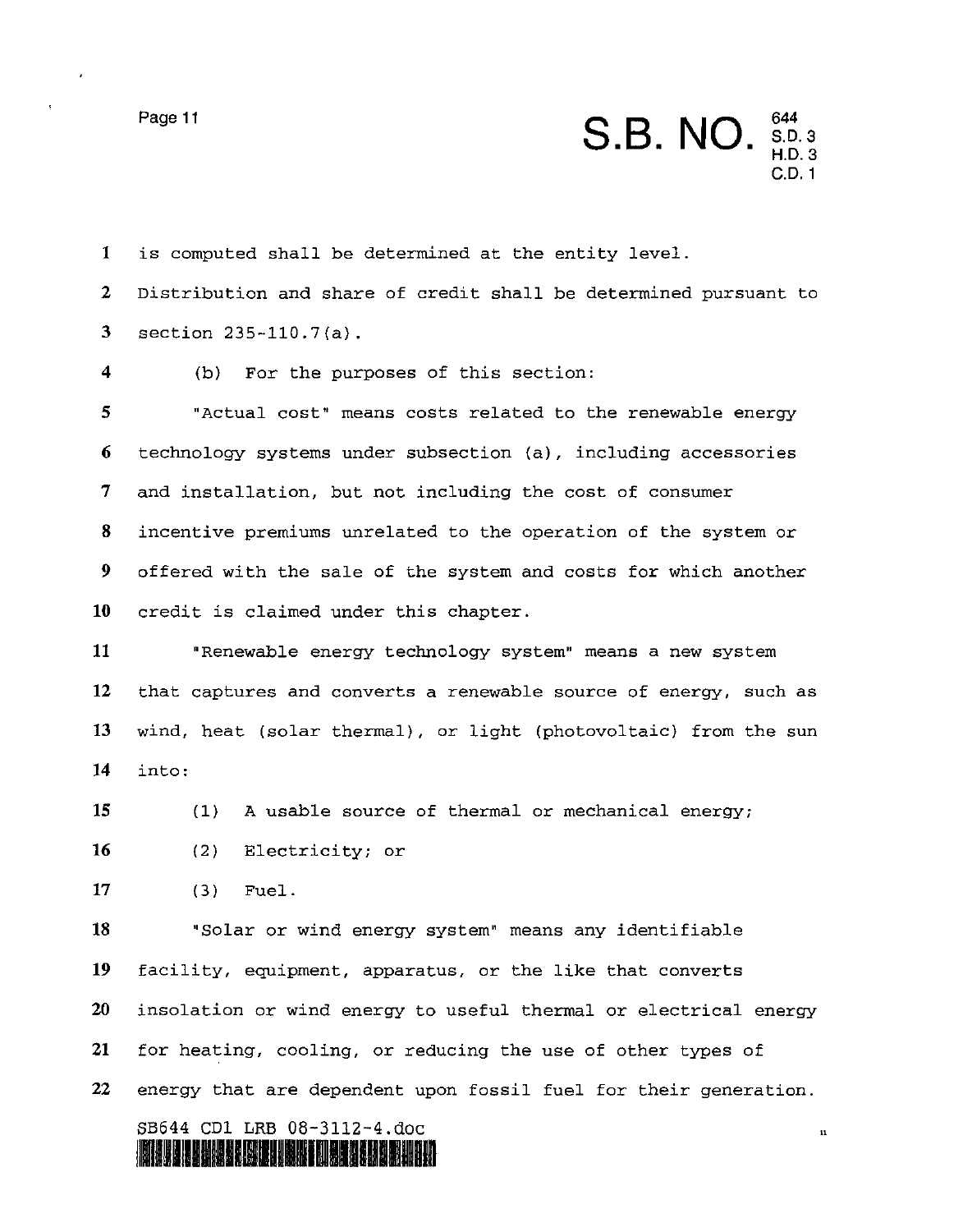Page 12 **S.B. NO.** 644<br>S.D. 3 H.D.3

C.D.1

u

1 (c) For taxable years beginning after December 31, 2005, 2 the dollar amount of any utility rebate shall be deducted from 3 the cost of the qualifying system and its installation before 4 applying the state tax credit.

5 (d) The director of taxation shall prepare any forms that 6 may be necessary to claim a tax credit under this section, 7 including forms identifying the technology type of each tax 8 credit claimed under this section, whether for solar thermal, 9 photovoltaic from the sun, or wind. The director may also **10** require the taxpayer to furnish reasonable information to **<sup>11</sup>**ascertain the validity of the claim for credit made under this **12** section and may adopt rules necessary to effectuate the purposes **<sup>13</sup>**of this section pursuant to chapter 91.

(e) If the tax credit under this section exceeds the taxpayer's income tax liability, the excess of the credit over liability may be used as a credit against the taxpayer's income tax liability in subsequent years until exhausted. All claims 18 for the tax credit under this section, including amended claims, shall be filed on or before the end of the twelfth month following the close of the taxable year for which the credit may be claimed. Failure to comply with this subsection shall constitute a waiver of the right to claim the credit. SB644 CDl LRB 08-3112-4,doc

11~.~DMllllllllllllllllllllllliUUli~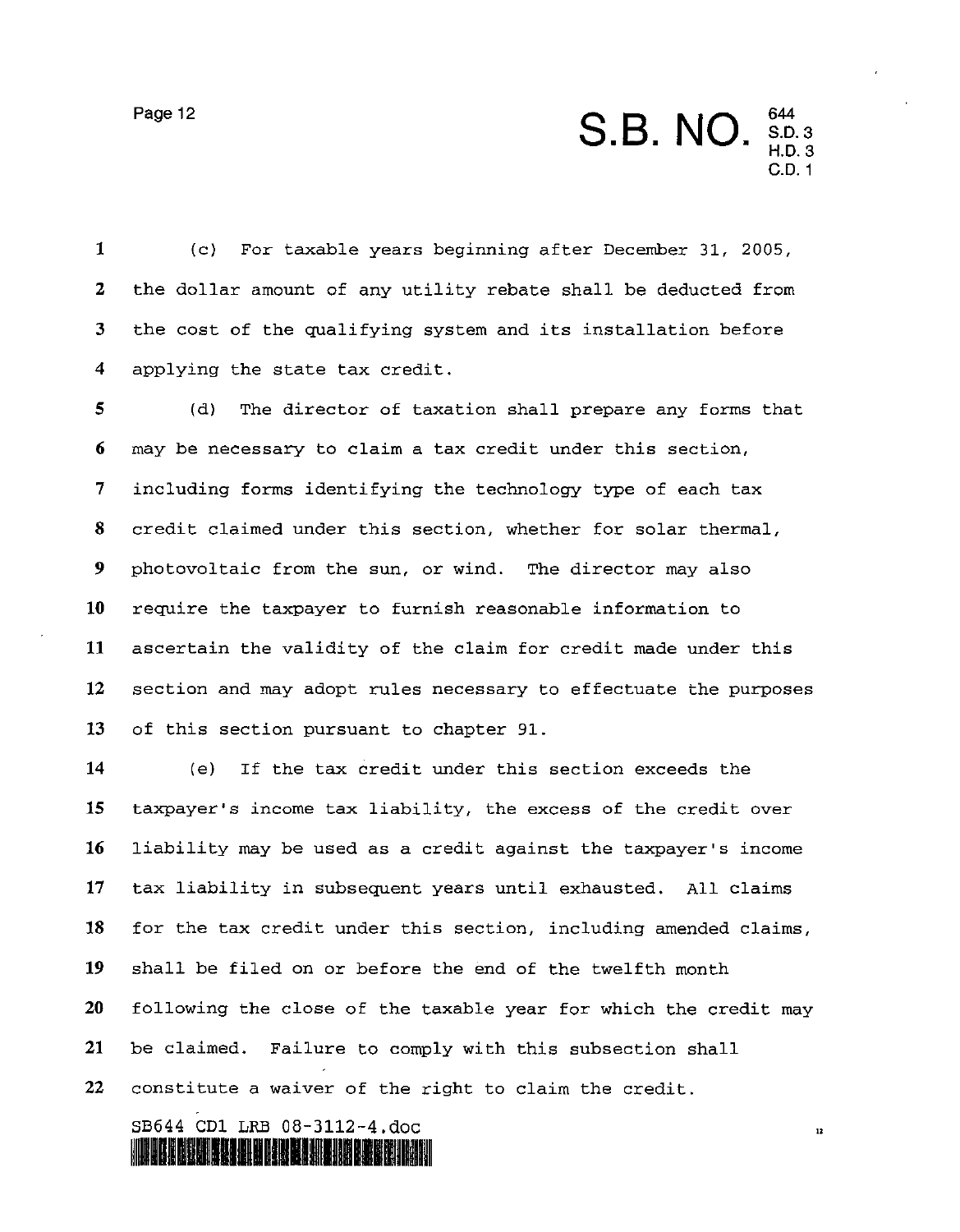$\sim$   $\sim$ 

 $\mathcal{A}^{\mathcal{A}}$ 

 $\sim$ 

| Page 13 | S.B. NO. S.D.3 | C.D. 1 |
|---------|----------------|--------|
|         |                |        |

| $\mathbf{1}$ | By or before December, 2005, to the extent feasible,<br>(f)                              |
|--------------|------------------------------------------------------------------------------------------|
| $\mathbf{2}$ | using existing resources to assist the energy-efficiency policy                          |
| 3            | review and evaluation, the department shall assist with data                             |
| 4            | collection on the following:                                                             |
| 5            | (1)<br>The number of renewable energy technology systems that                            |
| 6            | have qualified for a tax credit during the past year                                     |
| 7            | by:                                                                                      |
| 8            | Technology type (solar thermal, photovoltaic from<br>(A)                                 |
| 9            | the sun, and wind); and                                                                  |
| 10           | Taxpayer type (corporate and individual); and<br>(B)                                     |
| 11           | The total cost of the tax credit to the State during<br>(2)                              |
| 12           | the past year by:                                                                        |
| 13           | Technology type; and<br>(A)                                                              |
| 14           | (B)<br>Taxpayer type.                                                                    |
| 15           | For systems installed and placed in service in 2009,<br>(g)                              |
| 16           | no residential home developer shall be entitled to claim the                             |
| 17           | credit under subsections (a) $(1)$ $(A)$ , $(a)$ $(2)$ $(A)$ , and $(a)$ $(3)$ $(A)$ . A |
| 18           | residential home developer is defined as a person who holds more                         |
| 19           | than one residential dwelling for sale as inventory."                                    |
| 20           | SECTION 5. Statutory material to be repealed is bracketed                                |
| 21           | and stricken. New statutory material is underscored.                                     |

## SB644 CDl LRB 08-3112-4.doc **1IlIIIMUIIBIIIIIIIBIBBIIUI.MUII** "